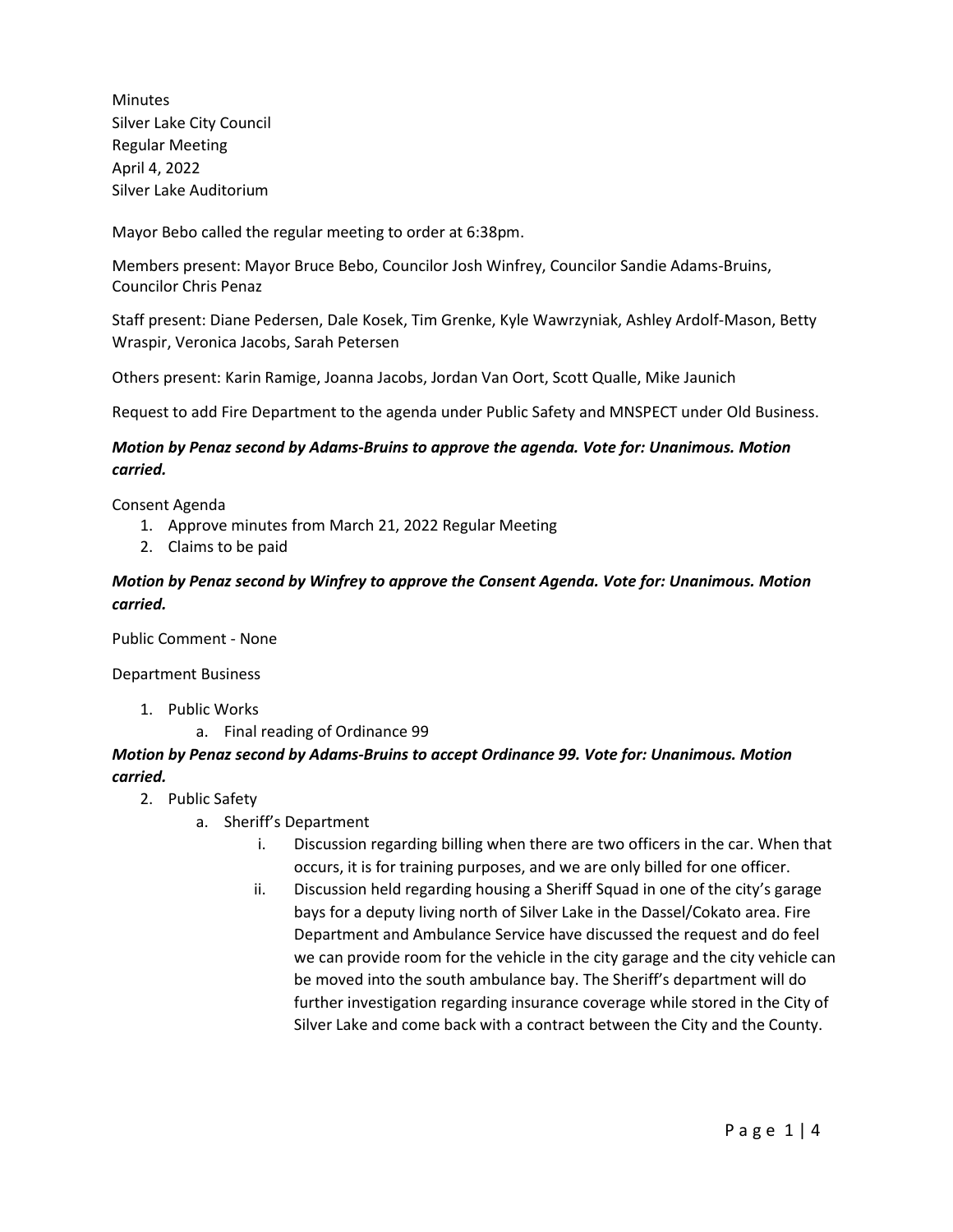- b. Ambulance
	- i. Qualifications to be an active member of the ambulance service:
		- 1. Clear background check
		- 2. Negative drug screening
		- 3. Safe Driving Course Certificate
		- 4. EMSRB certification as an EMR or EMT
			- a. Classroom training can be completed at various training institutions such as Ridgewater, Ridgeview, Crown College
	- ii. Request for Action to hire Jerrod Weckman, a Public Work's Employee, as an EMR on the ambulance service as a backup driver on weekdays when he is at work.

*Motion by Penaz second by Adams-Bruins to approve the hire of Jerrod Weckman as an EMR on the ambulance service. Vote for: Unanimous. Motion carried.*

> iii. Request for Action to hire Tyler Kosek, a Fire Department First Responder, as an EMR on the ambulance service.

## *Motion by Penaz second by Adams-Bruins to approve the hire of Tyler Kosek as an EMR on the ambulance service. Vote for: Unanimous. Motion carried.*

iv. Request for Action to hire Ryan Hoffman, a Fire Department First Responder, as an EMR on the ambulance service.

#### *Motion by Penaz second by Winfrey to approve the hire of Ryan Hoffman as an EMR on the ambulance service. Vote for: Unanimous. Motion carried.*

v. Request for Action to hire John Marvan, a Fire Department First Responder, as an EMR on the ambulance service.

# *Motion by Penaz second by Adams-Bruins to approve the hire of John Marvan as an EMR on the ambulance service. Vote for: Unanimous. Motion carried.*

- vi. Request for Action to rehire Justus Madson, as an EMR on the ambulance service.
	- 1. Discussion regarding the reasons he chose to leave and why he chose to return.

# *Motion by Penaz second by Winfrey to approve the rehire of Justus Madson as an EMR on the ambulance service. Vote for: Unanimous. Motion carried.*

- vii. New Hire Process
	- 1. Applicant will contact the ambulance service and complete an application.
	- 2. Ambulance Service Executive Committee will review the application, interview the applicant, and if accepted, will refer the applicant to the city office to complete a consent form for a background check and to set up a drug screening.
	- 3. Once the applicant successfully completes the background check and drug screening, the applicant will again meet with the city staff and complete all new hire paperwork, including the tuition reimbursement form. The Executive Committee will then complete a Request for Action for the City Council with a recommendation to hire the applicant as a probationary hire. During the probationary period, the applicant will complete their training to become EMR and/or EMT certified in EMSRB.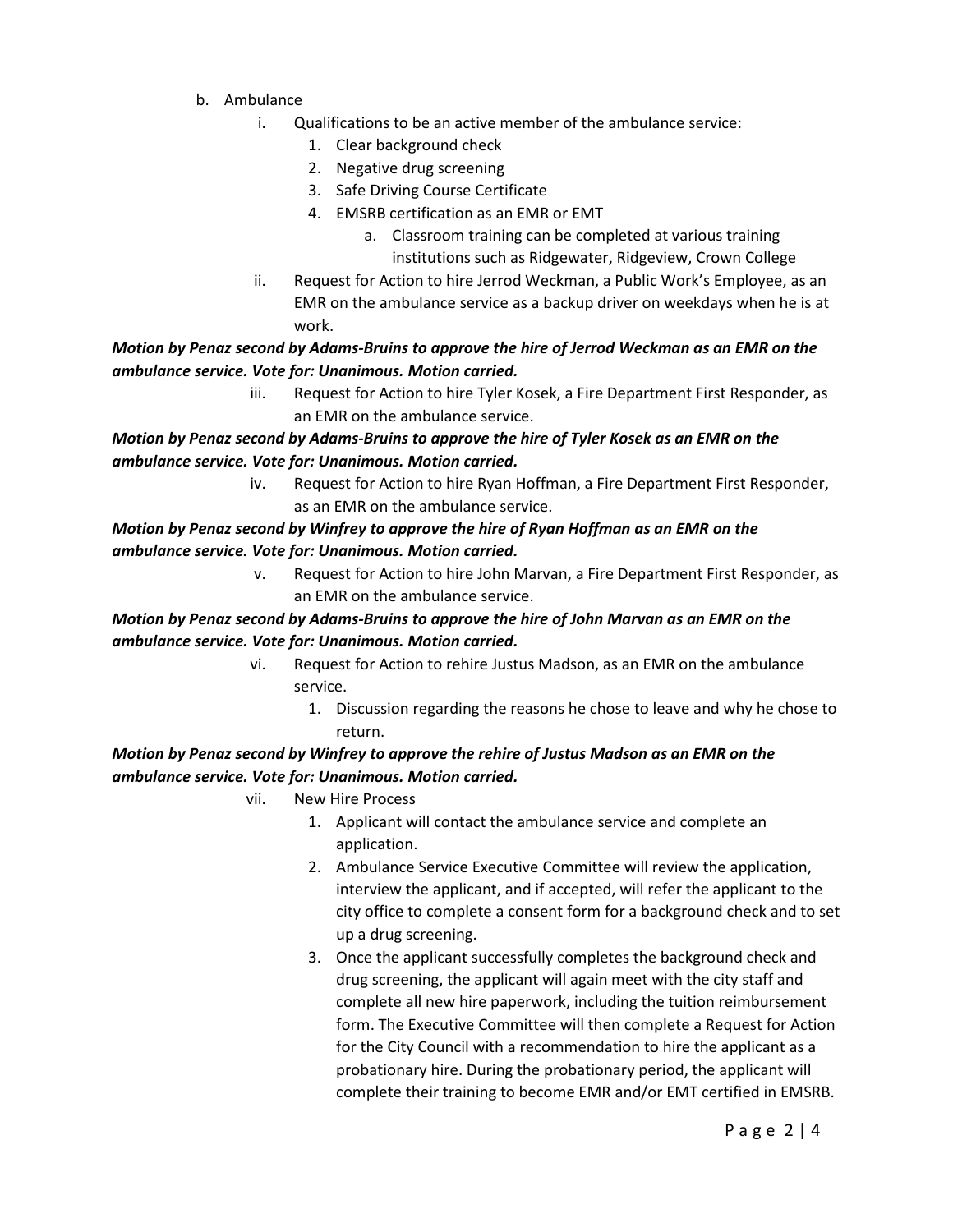During the probationary period the member will not be an active member of the service, and they will not be assigned any shifts or be put in a rotation schedule entitling them to be paid, but they can ride along to observe and gain experience which will count towards their licensure when completing their training course.

- 4. Once an applicant has been certified by EMSRB, they are eligible to be placed in the rotation of the active member roster and to be placed in the on-call schedule. At this time, they will receive pay for the time they serve, and they will receive specific Silver Lake Ambulance Service training.
- viii. Cost of training for new hires
	- 1. Currently the training is paid for upfront by the City of Silver Lake and the applicant signs an agreement that they will reimburse the City if they do not meet the terms of the agreement.
	- 2. Other options for training costs:
		- a. Have the new hire pay for the full cost of training upfront and have the city reimburse them once they have completed the training and provided one full consecutive year of active service on the rotation schedule.
		- b. Have the new hire pay for the EMR portion of their training and the city pay for the EMT portion. Once a full year of service of consecutive service has been met on the rotation schedule, have the city reimburse the volunteer for the cost of their EMR training.
		- c. The possibility of a scholarship opportunity.
- c. Fire Department
	- i. A statement was read regarding an incident that occurred over the weekend involving a first responder.

#### Old Business

- 1. SEH update on auditorium study
	- a. Phase II Evaluation requested by the State Historical Society on the Auditorium to determine the eligibility for the purpose of getting approval to build a water treatment plant and water storage tank behind the auditorium.
		- *i.* What implications does being put on the National Registry have on future changes to the auditorium? According to Duluth Archeology and SHPO, there are no restrictions as to what the city can do with the auditorium and the surrounding properties unless it is a project that involves Federal funds.
		- *ii.* Per Duluth Archeology, even if the auditorium is found to be eligible for the National Registry, the city can not be compelled to list it on the registry, but the evaluation will be complete, and the city would qualify for federal funding.

# *Motion by Penaz second by Adams-Bruins to accept the bid of \$2962.33 from Duluth Archeology to complete the Phase II Evaluation as requested by SHPO. Vote for: Unanimous. Motion carried.*

- 2. MNSPECT Village Apartments
	- a. McLeod County Sheriff's Department contacted MNSPECT indicating that a deputy had contact with someone living in a Do Not Occupy Ordered apartment.